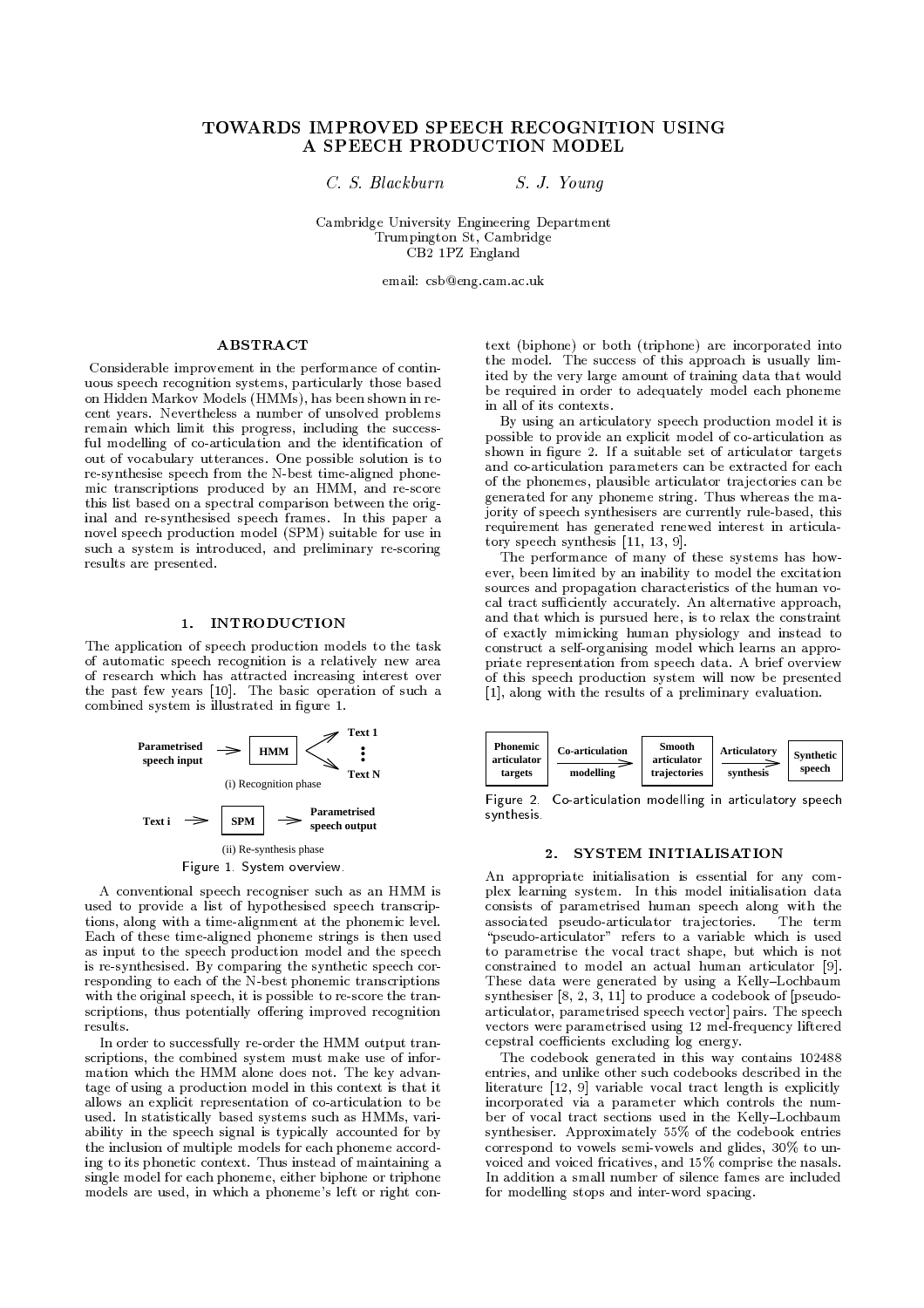Data with which to initialise the system are generated by inverting this codebook to obtain approximate pseudoarticulator trajectories corresponding to a corpus of human speech. Since the inverse mapping from speech spectral vectors to pseudo-articulatory vectors is non-unique, quite different articulator positions can produce approximately the same speech output; hence the choice of articulator positions must also be constrained to follow a smooth geometric path.

In addition, the combination of this non-uniqueness with the fact that the mapping is also non-linear means that it is possible to have non-convex target regions in pseudo-articulator space [5], so the inverse model must also be constrained to a *particular* solution.

Both of these constraints are satisfied in our system by using a dynamic programming algorithm, incorporating both geometric and acoustic cost functions, to map speech spectral vector sequences into corresponding pseudo-articulator sequences. To reduce the computational load, a sub-optimal search was used in the dynamic programming algorithm, which considered only the 500 codebook vectors with the best acoustic match at each step. Figure 3 shows an example of a pseudoarticulator trajectory generated in this way. Phonemic boundaries are shown as dotted lines, and the pseudoarticulator takes on steady values during phonemes, with transitions occurring at phoneme boundaries.



Figure 3. Pseudo-articulator trajectory for "displacement".

We applied this technique to 600 sentences of speech from one male speaker taken from the speaker-dependent portion of the Defence Advanced Research Projects Agency (DARPA) Resource Management (RM) corpus. From the pseudo-articulator trajectories generated, statistics describing the position of each pseudo-articulator at the midpoint of each phoneme were computed.

These statistics can then be used to generate approximate pseudo-articulator trajectories corresponding to arbitrary time-aligned phoneme sequences. At the phoneme midpoints, the pseudo-articulators take on the mean values computed for the phoneme concerned. Trajectories are then generated by a piece-wise linear interpolation between the means, constrained to pass through the average of two adjacent pseudo-articulator targets at the phonemic boundary, as shown in Figure 4.



Figure 4. Generation of pseudo-articulator trajectories using constrained linear interpolation.

In this figure, phonemic boundaries are shown by dotted lines, and the target positions for the pseudo-articulator at the phoneme midpoints are shown by crosses.

## 3. CO-ARTICULATION

#### 3.1. Models of co-articulation

During speech production, considerable flexibility is possible in the positions of the various articulators without causing excessive degradation of the acoustic speech signal. As a result, any particular sound will be produced differently according to the context in which it appears, due to two types of  $\overline{c}$  co-articulatory effect [4]:

- Anticipatory co-articulation: occurs from right to left and is due to timing effects - the articulator is "looking ahead" to its next target position and has started to move towards it
- Carryover co-articulation: occurs from left to right and is due to mechanical inertia - articulators can only move at a finite speed.

This suggests the use of a model in which each pseudoarticulator has a specific target position which would ideally be achieved during the production of a given phoneme, but in which the actual path followed is governed by the dynamics of the particular articulator.

The drawback of such a model is that both the single target position for each phoneme and the articulatorspecific dynamics are independent of context. In reality however, the positions of the various articulators will be more or less highly specified according to the phoneme being produced [6]. For example, during the production<br>of the phoneme  $/p/$ , the lips are constrained to form a closure, while the tongue body is free to take up the position required for production of the following vowel.

A more accurate model therefore, would be one in which the articulators follow a path of "least resistance", subject to the constraint that their positions at any given time must be sufficiently accurate to produce the desired acoustic output.

## 3.2. Implementation

One approach to this problem [7] is to specify a region through which an articulator must pass in order to produce acceptable acoustic output, with the actual path taken being chosen to minimise articulatory effort. This is effectively what is achieved in our system, in which the position of each pseudo-articulator is specified as a Gaussian distribution about a mean (or "target") value.

The statistics describing these distributions are found by sampling the initial pseudo-articulator trajectories at the phonemic mid-points for each of the 600 training sentences. Co-articulation is then modelled by modifying the pseudo-articulator positions about these means, according to an approximation to the curvature of the pseudoarticulator trajectory at each phonemic midpoint.

These curvatures were approximations to the second derivative of the trajectory, computed as the difference between the gradients of the two linear interpolants on either side of each target. The distribution of this curvature measure for each phoneme was also modelled as a Gaussian distribution estimated from the 600 sentences of training data.

Co-articulation was then implemented by modifying the initial positions of the pseudo-articulator targets up or down according to the local trajectory curvature. For example, if the curvature at a particular phoneme was one standard deviation higher than the mean curvature for that phoneme, then that target was under-shot by one standard deviation from the target mean.

Once the pseudo-articulator target positions have been modified according to their context in this way, the constrained linear interpolation described above is applied to give the actual pseudo-articulator trajectories used.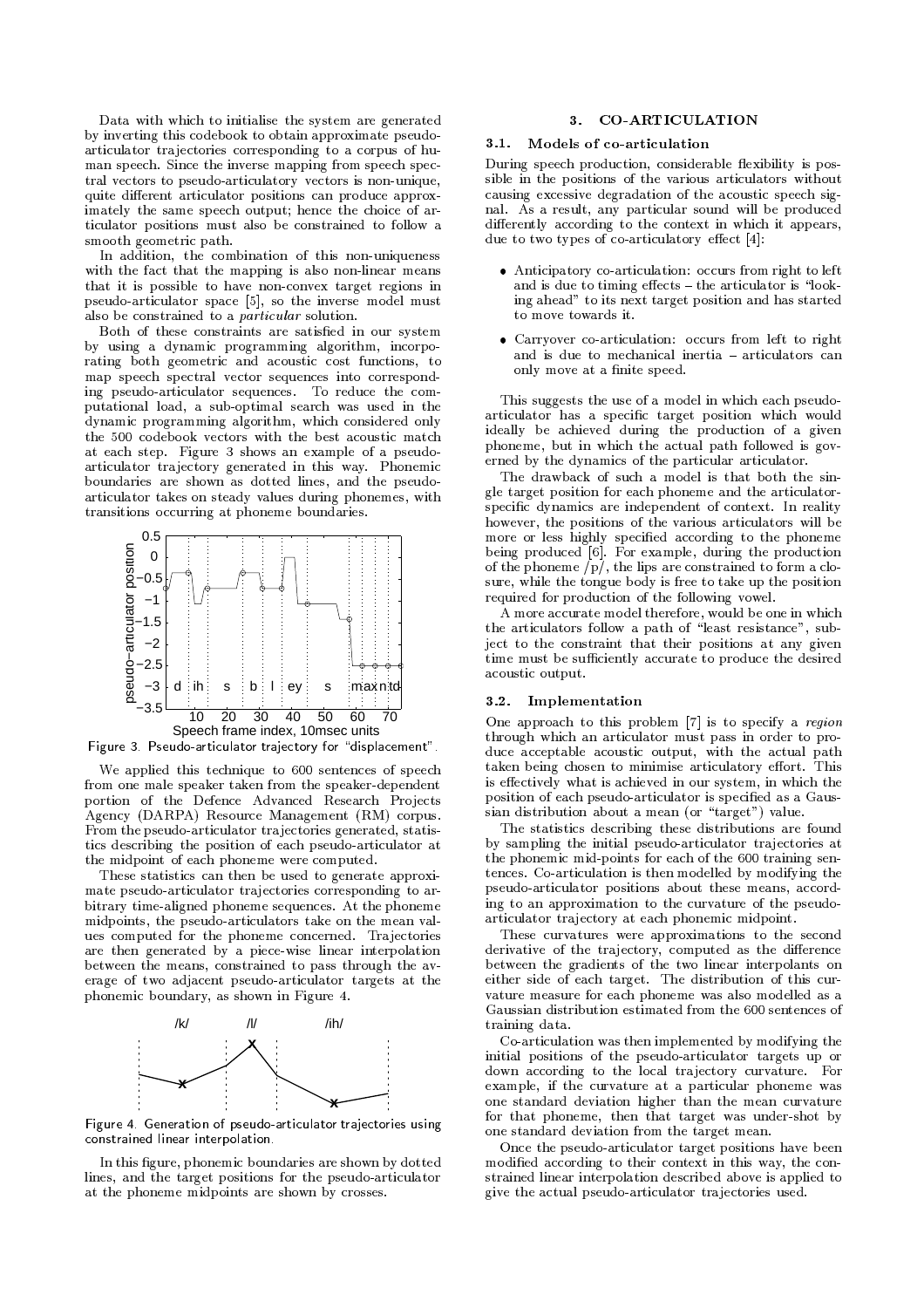# 4. SYSTEM TRAINING

## 4.1. Acoustic mapping

Our aim when training the production system was to jointly optimise both the pseudo-articulator trajectory shapes and the mapping from these to acoustic vectors. For this reason we replaced the Kelly-Lochbaum vocal tract model used in the generation of the acoustic codebook with an assembly of neural networks, in which each network was trained to approximate the mapping from pseudo-articulator positions to output speech for a particular phoneme. We parametrised the speech using 24 melscaled log-spectral coefficients computed every 10msec, with a 25msec Hamming window applied to the input speech.

To generate a sequence of these acoustic vectors corresponding to a given time-aligned phonemic string, the pseudo-articulator trajectories are divided in time at the phoneme boundaries. The trajectories corresponding to each individual phoneme are then passed to the appropriate neural network, and the resulting acoustic vectors are concatenated to yield the parametrised speech vector sequence corresponding to the original utterance.

### 4.2. Re-estimation

During the training phase, the neural network mappings and the pseudo-articulator statistics are iteratively reestimated so as to more accurately reproduce the input speech.

The target positions of the pseudo-articulators for each phoneme are re-estimated using the pre-trained neural networks and linearised Kalman filtering. The Jacobian matrices  $H$  of the network mappings are derived using an extension of the standard back-propagation formulae to compute the derivative of each network output with respect to each input. An updated estimate x of the pseudoarticulator position at any point in time can then be found  $\mathbf{b}\mathbf{v}$ 

$$
\mathbf{x} = \hat{\mathbf{x}} + \hat{P}H^{T}(H\hat{P}H^{T} + R)^{-1}(\mathbf{z} - h(\hat{\mathbf{x}}))
$$

where  $h()$  is the network mapping, R is the network's output error covariance matrix,  $\ddot{P}$  is the covariance matrix associated with the original estimate  $\hat{x}$  and  $z$  is the observed acoustic vector [1].

This technique was used to re-estimate the positions of each of the pseudo-articulator target positions at each phoneme midpoint, and from these updated values a new set of statistics describing means and standard deviations of pseudo-articulator positions and curvatures were derived. From these, the pseudo-articulator trajectories were re-computed, and the neural network mappings retrained. This process was iterated to determine an optimum set of pseudo-articulator statistics.

## 5. EVALUATION PROCEDURE

#### 5.1. Generating N-best lists

The system was evaluated on the DARPA RM speakerdependent evaluation data which comprises 100 sentences read by the same speaker used in the training data set. In order to test the ability of the system to accurately resynthesise parametrised speech for recognition purposes, we require a set of word-level N-best hypotheses as to the text corresponding to these evaluation sentences.

These hypotheses were generated using the HTK Hidden Markov Model toolkit. A set of speaker-dependent single Gaussian mixture triphone HMMs was trained on the 600 training sentences, and these models were then used to generate up to 100 most likely word transcriptions of the input sentences. While it was possible to generate all 100 transcriptions for most sentences, some extremely short (e.g. 2-word) sentences generated less than 100 different transcriptions.

Since the standard word-pair grammar for the RM corpus is extremely simple and the vocabulary size relatively small (997 words), recognition rates are typically high. Our aim however, is to assess the *acoustic* modelling achieved by the speech production model, hence the word N-best transcriptions were generated using a null grammar

Time-aligned phonemic transcriptions corresponding to each word-level N-best hypothesis were generated using a forced Viterbi alignment of the word transcriptions to the parametrised speech vectors. This algorithm uses dynamic time-warping to find the most likely phoneme sequence consistent with a given word sequence. The result is a set of phoneme strings together with a time alignment, suitable as input to the speech production model.

## 5.2. Re-scoring N-best lists

For each time-aligned phonemic transcription, a corresponding set of co-articulated pseudo-articulator trajectories was derived and passed to the appropriate neural networks, which produce 24-dimensional acoustic vectors at their outputs. For each transcription in the N-best list the resulting sequence of acoustic vectors is compared with the sequence of acoustic vectors corresponding to the original speech being recognised. The entry in the N-best list which gives the closest match to the original is selected as the most likely transcription.

When computing the distance between a given synthetic acoustic vector and the actual acoustic vector corresponding to it, we use a Mahalanobis distance measure which incorporates our confidence in the synthetic vector coefficients. Since we have previously computed the error covariance matrix  $R$  associated with each neural network mapping, the standard deviation associated with each coefficient in the synthetic vector can be used to scale the difference between this vector and that corresponding to the actual speech. The total distance between the actual and synthetic vector sequences is therefore determined by summing the Mahalanobis distances between each of the individual vectors.

Since we also have prior information as to the probability of a given entry in the N-best list representing the correct transcription of the input speech, this knowledge is incorporated into the scoring process. This probability decreases roughly exponentially with depth in the N-best list, so we weighted the scores with a function which decreases exponentially over the first 15 N-best scores, and is constant thereafter.

## 6. RESULTS

#### 6.1. Re-scoring example

An example of the successful re-scoring of a sentence is shown in Figures 5, 6 and 7. These show smoothed acoustic vector sequences corresponding to a section of an utterance in which the speaker said the word "conventional". In this case the  $N = 1$  hypothesis incorrectly transcribed this section as "can change no", whereas the  $N = 6$  hypothesis contained the correct transcription.

Figure 5 shows the sequence corresponding to the original speech, and Figures 6 and 7 show the sequences synthesised by the SPM from the  $N = 6$  and  $N = 1$  transcriptions respectively. As can be seen from these diagrams, Figure 6 gives both a better alignment and a closer spectral match to the original speech than Figure 7, and hence is the transcription chosen as corresponding to the utterance

While the gross spectral characteristics of the synthesised vector sequences correspond roughly with those in the original speech, the undesirable discontinuities introduced by the concatenation of the outputs of the phoneme-specific neural networks are clearly visible.